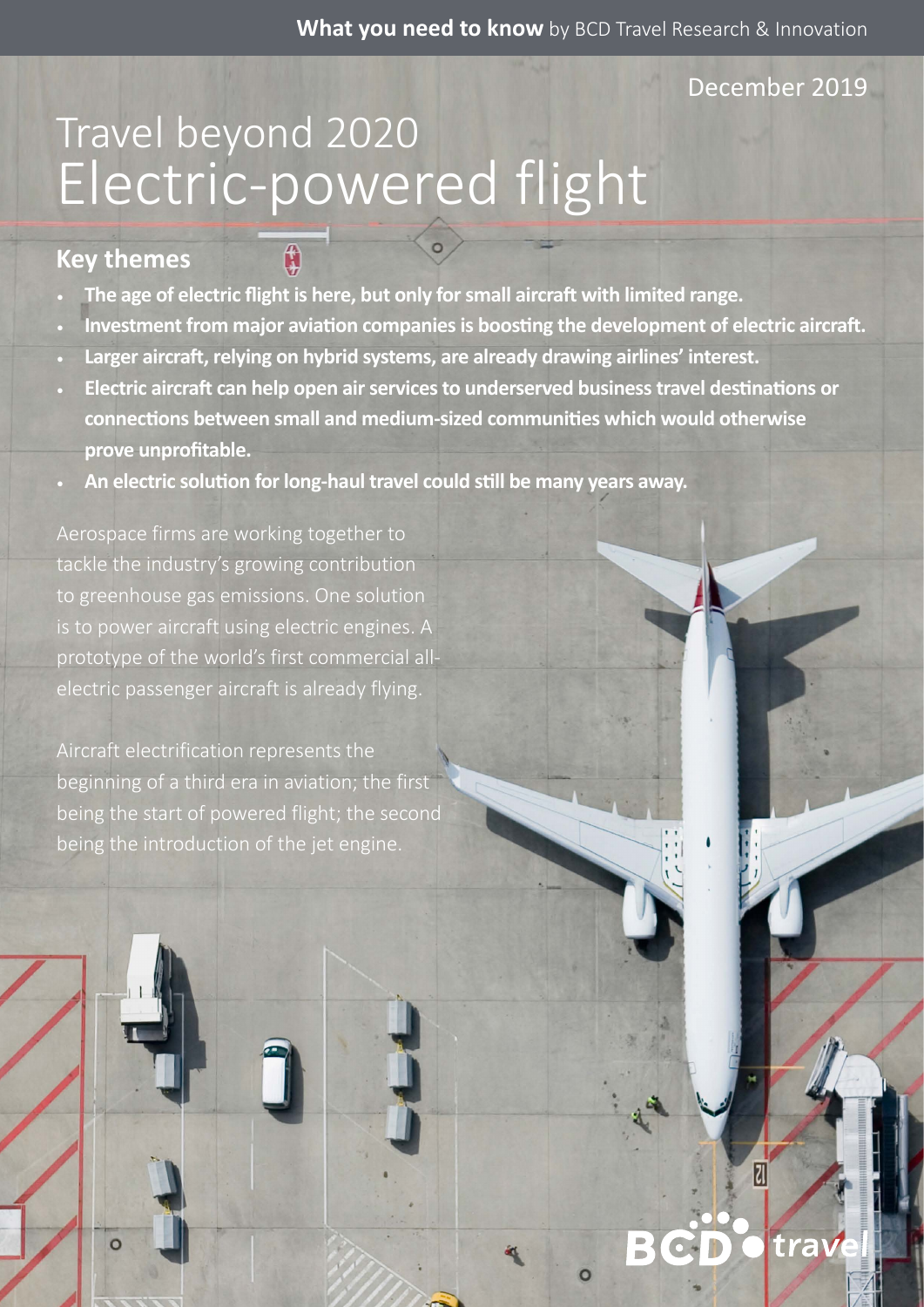### Electric-powered flight

# $RCD$  travel

### Airlines are backing electric

#### Sustainable air travel

Sustainability is now top of the agenda for many of the world's airlines.<sup>1</sup> This is not just because of the lower fuel burn and potentially higher profits that can result from reduced CO<sub>2</sub> emissions. Airline passengers are also demanding a more sustainable aviation industry.

A number of airlines are directly backing the development of electric aircraft. Some have even placed orders for them. European low-cost airline easyJet believes the industry will progress to electric flight via hybrid aircraft. It doesn't believe the industry could cope with an incremental leap in technology; evolution via a hybrid solution will make it easier for airlines to adjust.

#### A huge commercial opportunity

The market for small electric passenger aircraft could be huge. According to Roei Ganzarski, chief executive at electric motor company MagniX, each year two billion tickets are sold for flights of under 500 miles. Electric flight makes business sense—for a 100-mile flight, an electric aircraft will use \$8-\$12 of fuel; a conventionally powered aircraft, like a Cessna Caravan, uses \$400.

Highly-efficient electric aircraft can help open air services to underserved destinations or connections between small and mediumsized communities which would otherwise prove unprofitable.

#### From niche to mainstream travel

Developers are trying to strike the right balance between ambitious emission reduction targets and realistic economics. A fully electric-powered aircraft is a great goal in principle, but until they can be produced at scale, electric aircraft risk remaining a niche product only for the very wealthy.

Electric flight is going mainstream as established aerospace industry players like BAE Systems and Rolls-Royce and governments take an interest. This is helping to drive the technology forward faster. With major suppliers now taking a keen interest in investing in electric technology, startups have a growing support network helping them to advance the technology.

One such startup, Wright Electric, believes it can have a 180-seat aircraft flying by 2027-30, but it may still be some time before it starts commercial service. The rules for approving even a partially electric-powered civil airliner don't yet exist. IATA (International Air Transport Association) will start by helping to develop rules for smaller aircraft to ensure the certification process is manageable. It will also help build confidence in the new technology before it is applied more widely and to larger aircraft.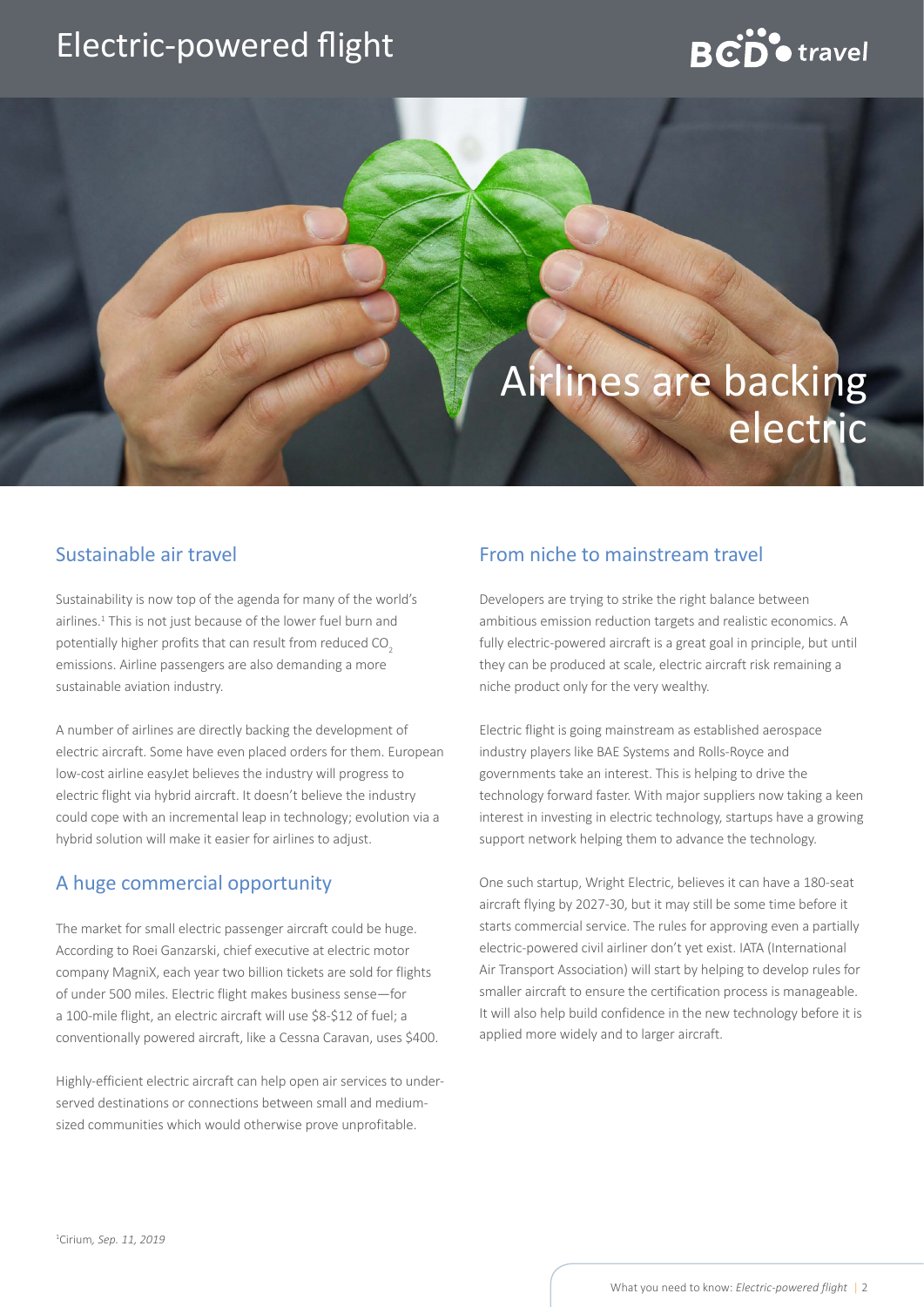### Electric-powered flight

# $BCD^{\bullet}$  travel

## The age of electric flight is here

(Image credit to Eviation)

#### Starting small with Alice

Israeli firm Eviation unveiled the prototype for the world's first commercial all-electric passenger aircraft at the 2019 Paris Air Show.2 Called Alice, it's capable of carrying nine passengers for up to 650 miles (1,040 km) at 276 mph (440 kph). It could enter commercial service as soon as 2022.

U.S. regional airline Cape Air, which operates a fleet of 91 aircraft, has already agreed to buy a "double-digit" number of Alices. Most of its existing aircraft are six to 10 seat Cessna 402s. The Alice more than matches the 266 mph top speed of the Cessna 402, but still falls a long way short of its 1,465-mile (2,358 km) range.<sup>3</sup>

Electric power doesn't necessarily require the creation of bespoke airframes. Electric motor developer MagniX, which is helping to power the Alice, is also working with Vancouver-based Harbour Air to convert its existing fleet of seaplanes to electric power.

Both MagniX and Eviation are majority-owned by Singapore investment group Clermont, which is developing a portfolio of clean-technology firms. Clermont has pledged to transform electric flight from a vision into a commercial reality.

#### Heart gets airline backing

Sweden's Heart Aerospace aims to produce and certify a 19-seat aircraft by 2025. The company claims the aircraft's range of around 250 miles (400 km) means it could be deployed on one third of the country's domestic routes.

Scandinavian airlines SAS, BRA and Wideroe have expressed an interest in Heart Aerospace's ambitions, which include plans for a 48-seat aircraft. The three airlines are reported to have provided letters of intent for 86 aircraft. Early adoption of the technology is consistent with Wideroe's long-term strategy to be emission-free.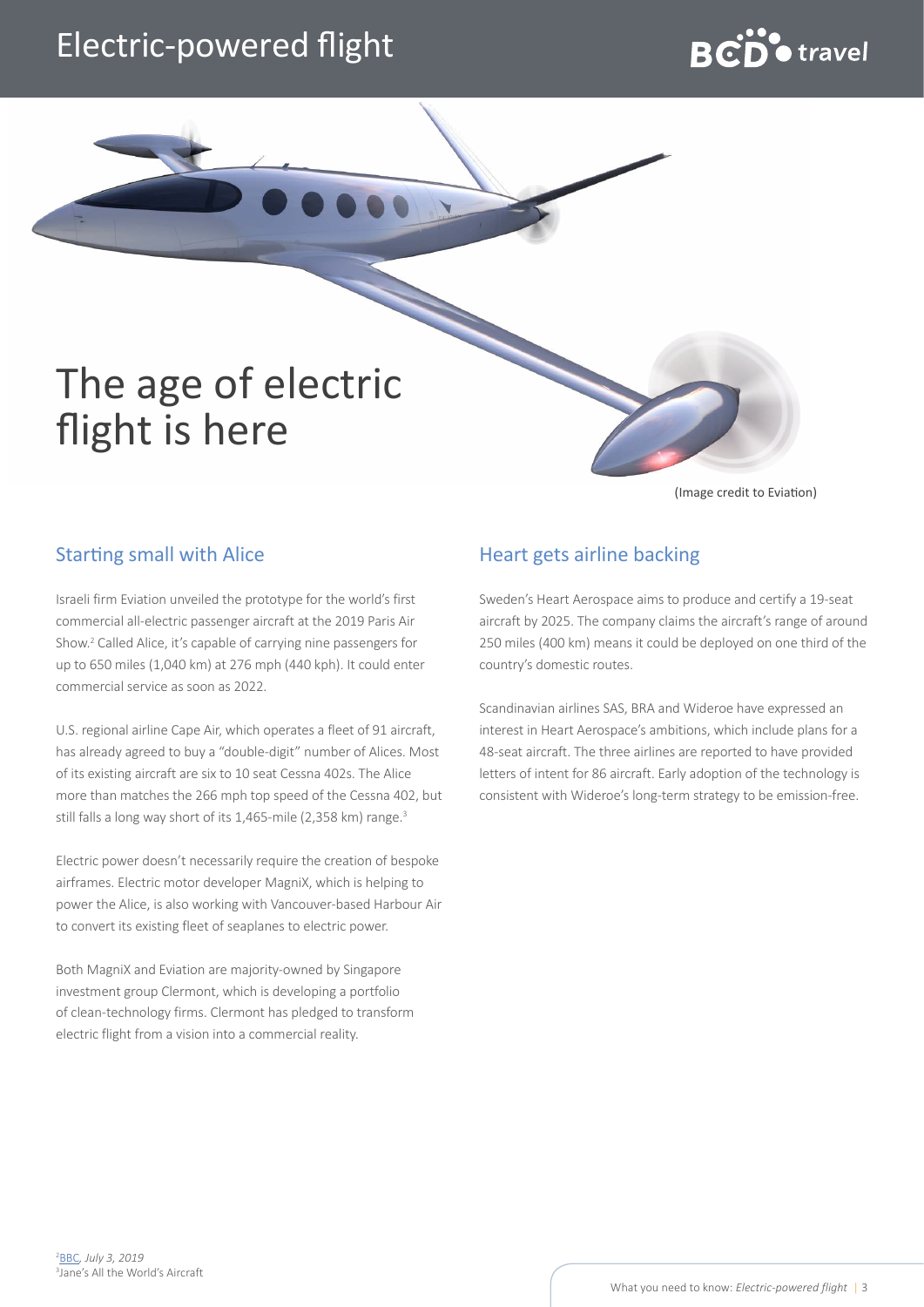

Madrid-based Dante Aeronautical is working with Spanish lowcost carrier Volotea to develop a hybrid electric regional aircraft. Dante is already working on a 19-seat plane, the DAX-19, with a 460-mile (736 km) range. While it ideally wants to develop an all-electric aircraft, in order to produce a 35-seater aircraft, it's had to comprise by developing a hybrid solution, using internal combustion to extend the aircraft's range.

Though not the perfect solution, hybrid power will at least reduce emissions in the short term. With Volotea's help, Dante hopes to make a hybrid aircraft a commercial reality by 2025.

#### EasyJet backs Wright Electric

U.S. firm Wright Electric has more ambitious plans. It will soon debut an aircraft capable to carrying nine people, but it has set its sights much higher. Wright Electric is already wind-tunnel testing a 50-seater plane as part of its efforts to bring a full-sized passenger airliner to the market. The startup has partnered with easyJet to develop a solution for short-haul electric flight.

With a proposed range of 340 miles (540 km), the 50-seater plane could cover 20% of the seats flown by easyJet today. EasyJet could use it on routes like London-Amsterdam or London-Paris. The nine-seater variant could be used for island hopping, flight schools, skydiving and crop dusting. EasyJet expects to operate electric planes within 10-20 years.4



(Image credit to Wright Electric)